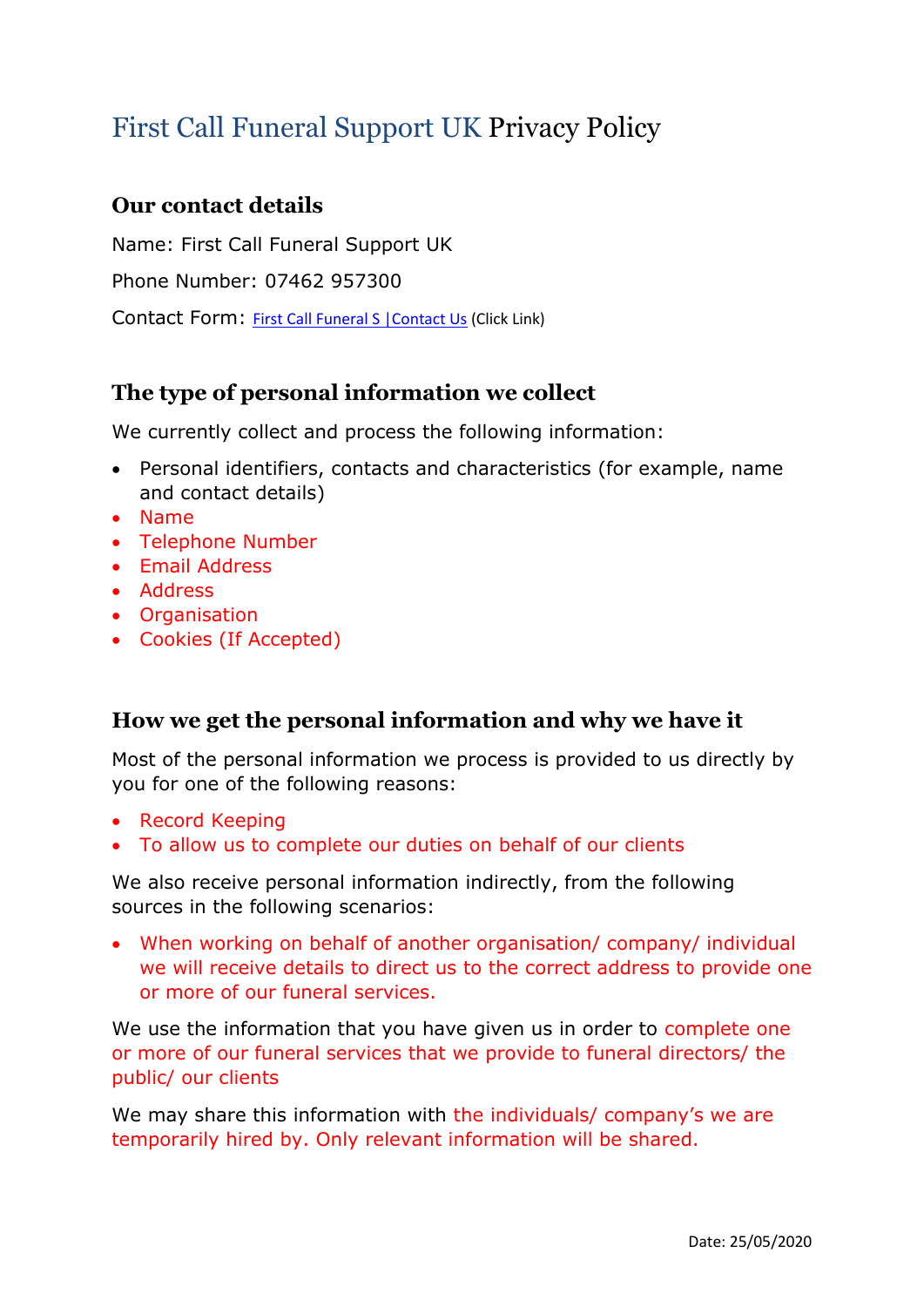Under the UK General Data Protection Regulation (UK GDPR), the lawful bases we rely on for processing this information are:

#### **(a) Your consent. You are able to remove your consent at any time. You can do this by contacting** [First Call Funeral S |Contact Us,](https://www.firstcallfuneralsupportuk.com/contact-3) **07462 957300**

- **(b) We have a contractual obligation.**
- **(c) We have a legal obligation.**
- **(d) We have a vital interest.**
- **(e) We need it to perform a public task.**
- **(f) We have a legitimate interest.**

### **How we store your personal information**

Your information is securely stored.

We keep any personal details for 5 Years. We will then dispose your information by destroying any hard documents we have securely stored and deleting any electronic data we have securely stored on our computer systems and on any other digital devices.

## **Your data protection rights**

Under data protection law, you have rights including:

**Your right of access** - You have the right to ask us for copies of your personal information.

**Your right to rectification** - You have the right to ask us to rectify personal information you think is inaccurate. You also have the right to ask us to complete information you think is incomplete.

**Your right to erasure** - You have the right to ask us to erase your personal information in certain circumstances.

**Your right to restriction of processing** - You have the right to ask us to restrict the processing of your personal information in certain circumstances.

**Your right to object to processing** - You have the the right to object to the processing of your personal information in certain circumstances.